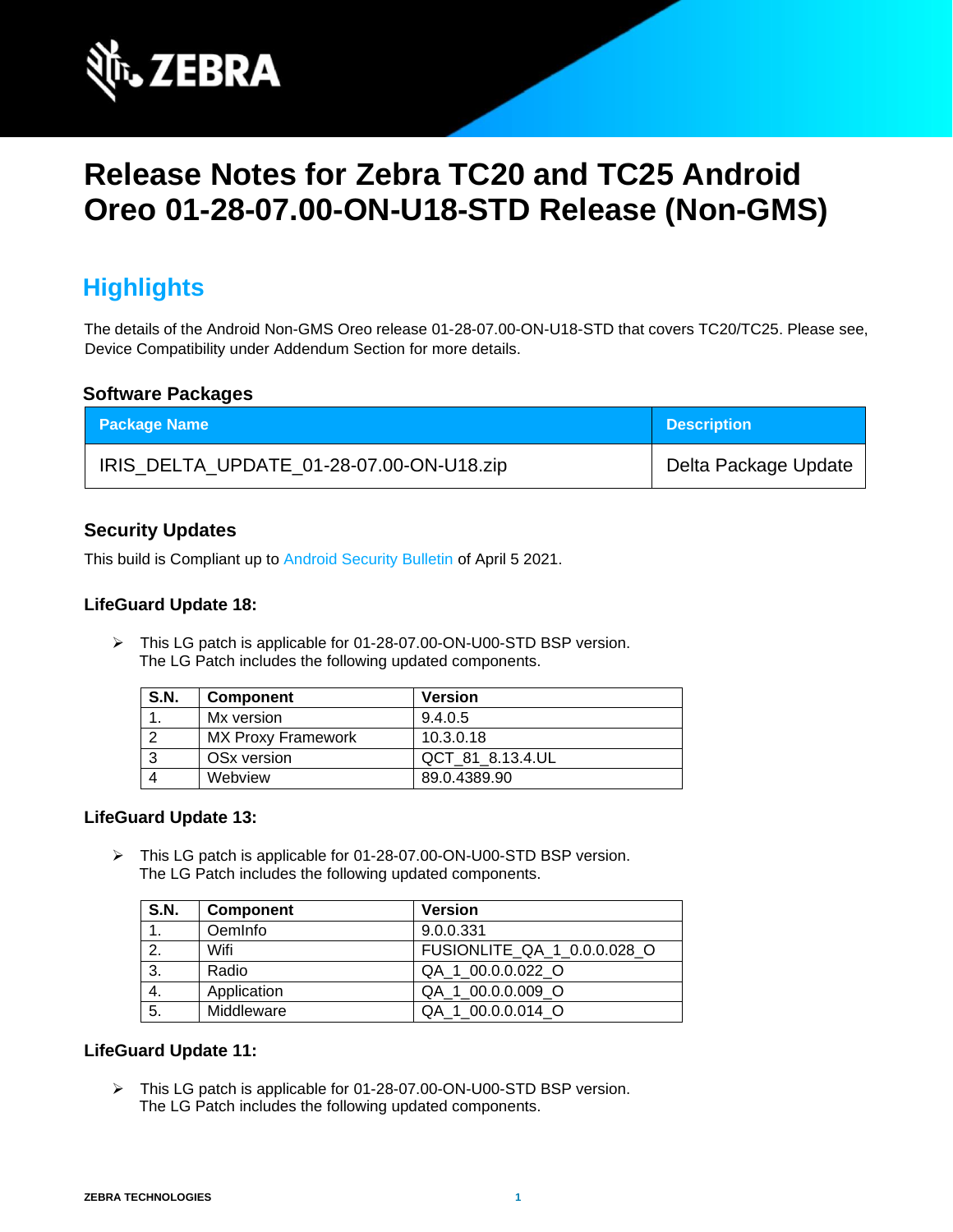

| <b>S.N.</b> | <b>Component</b> | Version       |
|-------------|------------------|---------------|
|             | WebView          | 85.0.4183.101 |
|             | OemInfo.         | 9.0.0.282     |

## **Features**

• Added support in OemInfo to allows customer applications and sideloaded applications to read BT MAC address

## **LifeGuard Update 09:**

➢ This LG patch is applicable for 01-28-07.00-ON-U00-STD BSP version. The LG Patch includes the following updated components.

| <b>S.N.</b> | Component                                      | <b>Version</b> |
|-------------|------------------------------------------------|----------------|
|             | Android security patch level   October 5, 2020 |                |

## **LifeGuard Update 07:**

➢ This LG patch is applicable for 01-28-07.00-ON-U00-STD BSP version. The LG Patch includes the following updated components.

| <b>S.N.</b> | <b>Component</b>          | Version    |
|-------------|---------------------------|------------|
|             | <b>Scanning Framework</b> | 23.1.9.1   |
|             | Zebra Data Service        | 7.0.2.1047 |
|             | OemInfo                   | 9.0.0.198  |

### **Fixes**

• SPR40287 – Added updates on feature dotcode bar-codes.

## **LifeGuard Update 05:**

➢ This LG patch is applicable for 01-28-07.00-ON-U00-STD BSP version. The LG Patch includes the following updated components.

| <b>S.N.</b> | <b>Component</b>          | <b>Version</b>   |
|-------------|---------------------------|------------------|
|             | <b>MX</b>                 | 9.4.0.2          |
| 2.          | Data Wedge                | 7.3.34           |
| 3.          | <b>Stage Now-Client</b>   | 3.4.1.5          |
| 4.          | <b>EMDK for Android</b>   | 7.3.23.2323      |
| 5.          | <b>MX Proxy Framework</b> | 10.0.1.1         |
| 6.          | OSx                       | QCT.81.8.11.4.UL |

### **Fixes**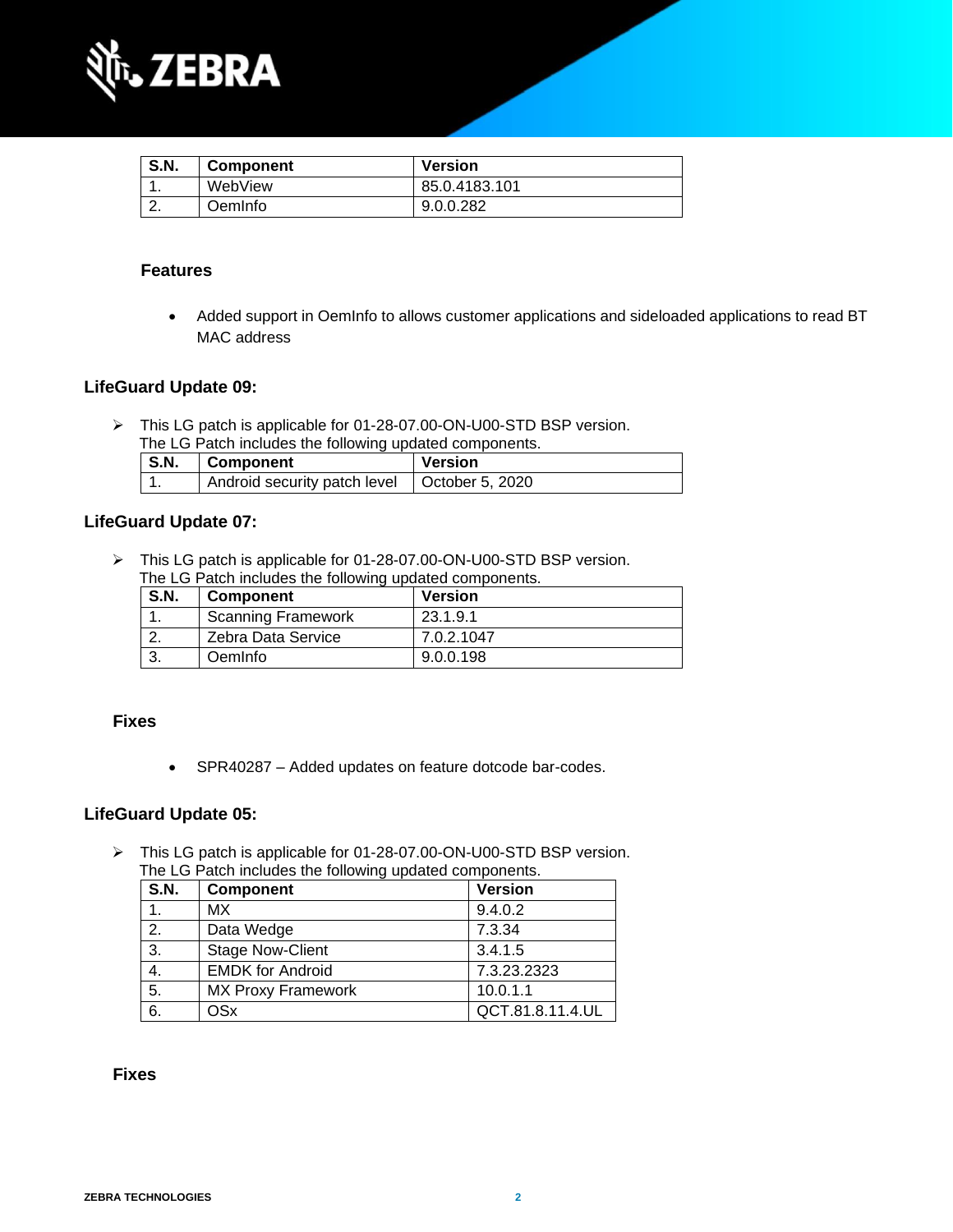

• SPR40193/40250 – Resolved an issue wherein user was unable to power off the device by clicking on the Power menu item while automation suite was running on the device.

#### **LifeGuard Update 03:**

- ➢ This LG patch is applicable for 01-28-07.00-ON-U00-STD BSP version. The LG Patch includes the following updated components.
	- FUSIONLITE\_QA\_1\_0.0.0.027\_O Radio: QA\_1\_00.0.0.021\_O Application: QA\_1\_00.0.0.009\_O Middleware: QA\_1\_00.0.0.014\_O

#### **Fixes**

• SPR39819 – Resolve an issue where EXTRA Enter was observed in app's multiline input field on scan the barcode with DW settings have set Action Key Char as "Line Feed".

#### **LifeGuard Update 02:**

- ➢ This LG patch is applicable for 01-28-07.00-ON-U00-STD BSP version. The LG Patch includes the following updated components.
	- FUSIONLITE\_QA\_1\_0.0.0.026\_O Radio: QA\_1\_00.0.0.020\_O Application: QA\_1\_00.0.0.009\_O Middleware: QA\_1\_00.0.0.013\_O

#### **Fixes**

- SPR38643 Added support for "Send Characters As Events" option.
- SPR38723 Resolved an issue wherein the DST time zone for Sao Paolo was shown incorrect.

#### **Version Information**

Below Table contains important information on versions

| <b>Description</b>          | <b>Version</b>         |
|-----------------------------|------------------------|
| <b>Product Build Number</b> | 01-28-07.00-ON-U18-STD |
| <b>Android Version</b>      | 8.1.0                  |
| <b>Security Patch level</b> | April 5, 2021          |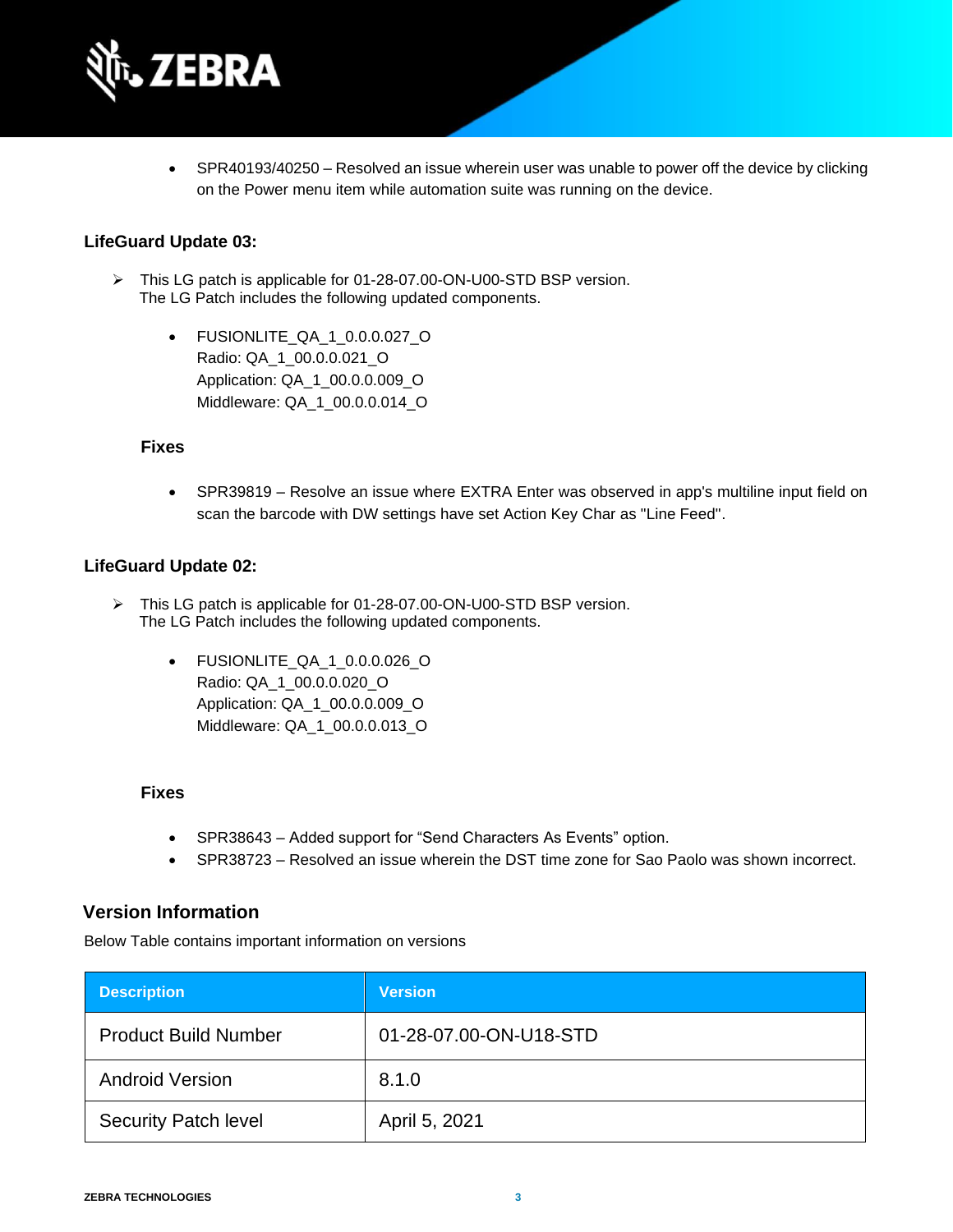

| Linux Kernel              | 3.18.71                                             |
|---------------------------|-----------------------------------------------------|
| <b>Component Versions</b> | Please see Component Version under Addendum section |

## **Installation Instructions**

#### **Software update procedure**

The installation instructions assume user has ADB installed on their PC (the adb drivers etc..) and user device has developer options enabled and USB debugging ON. Please check following link for more information on installation and setup instructions.

• [Installation and setup instructions](https://www.zebra.com/content/dam/zebra_new_ia/en-us/software/operating-system/tc20-operating-system/Android-O-OS-Update-TC20-and-TC25-NGMS.pdf)

### **NOTE:**

For Enterprise Mobile Device Management, most EMM vendors such as SOTI, AirWatch, MobileIron, etc. WILL require an updated device management agent to support this OREO enterprise device. Do NOT use your existing device management agent and console with this device without first contacting your EMM vendor to understand when the agent supporting this device is available and whether a console upgrade is required as well. Attempting to enroll with an agent that is not validated to support the device will result in errors.

## **Addendum**

### **Device Compatibility**

This software release has been approved for use on the following devices.

| <b>TC20 Home Page</b> |  |
|-----------------------|--|
|                       |  |

| <u>.</u> .                | <b>TC20</b>                                        |
|---------------------------|----------------------------------------------------|
| <b>Device Part Number</b> | <b>Operating System</b>                            |
| TC200J-20C112CN           | Android O (Non-GMS Only) China Only                |
| TC200J-20A111CN           | Android O (Non-GMS Only) China Only                |
| TC200J-2KC111CN           | Android O (Non-GMS Only) Keyboard SKU - China Only |
| TC200J-2KC11112           | Android O (Non-GMS Only) China Only                |
| TC200J-20C213CN           | Android O (Non-GMS Only) Premium SKU -China Only   |

#### [TC25 Home Page](https://www.zebra.com/us/en/support-downloads/software/operating-system/tc25-operating-system-non-gms.html)

|                           | <b>TC25</b>             |
|---------------------------|-------------------------|
| <b>Device Part Number</b> | <b>Operating System</b> |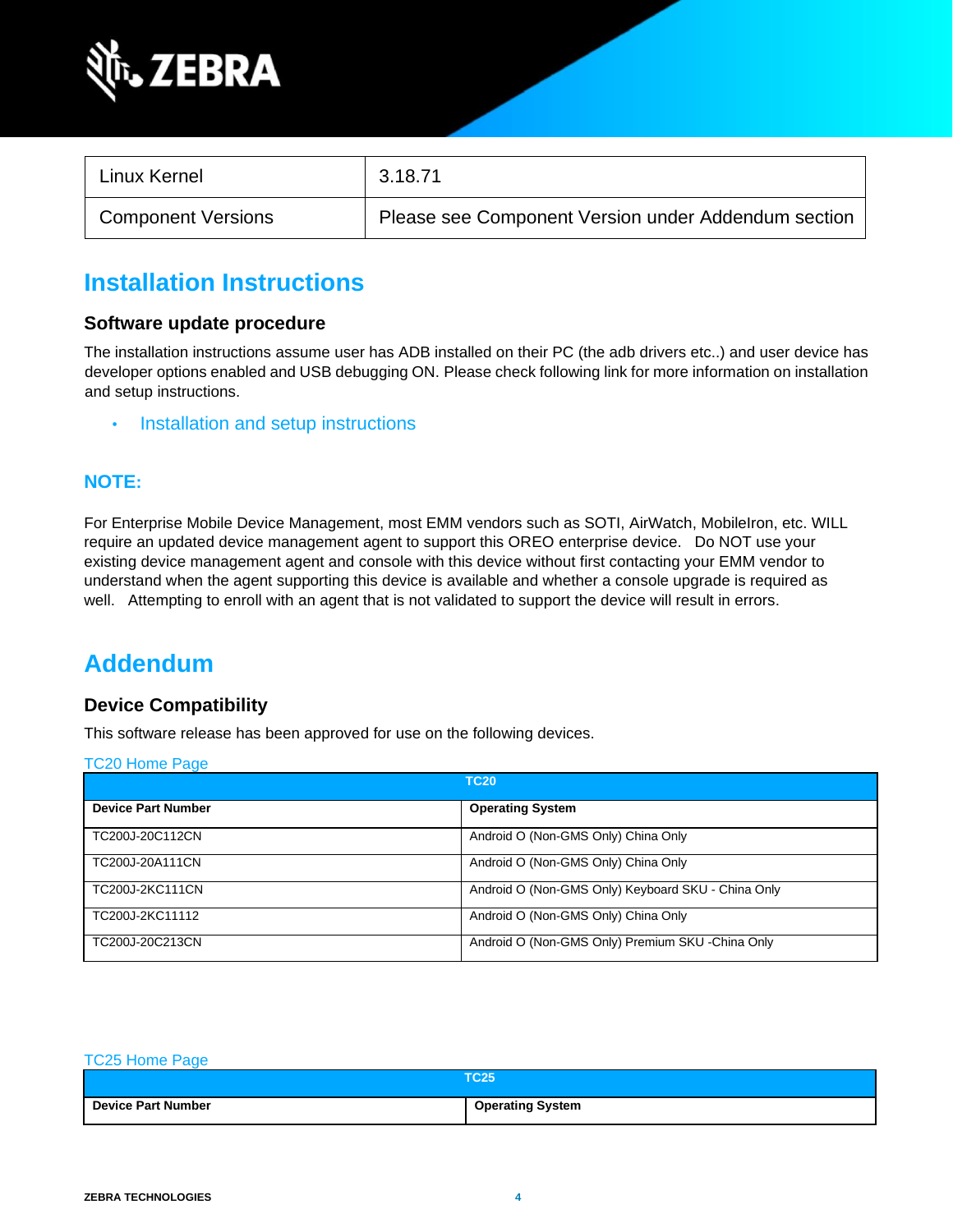

| TC25CJ-20B101CN | Android O (Non-GMS Only) China Only |
|-----------------|-------------------------------------|
| TC25CJ-20C102CN | Android O (Non-GMS Only) China Only |

## **Component Versions**

For detailed release notes, please refer [techdocs.zebra.com,](https://techdocs.zebra.com/) [developer.zebra.com](https://developer.zebra.com/)

| <b>Component / Description</b>      | <b>Version</b>                          |
|-------------------------------------|-----------------------------------------|
| <b>Build_version</b>                | 01-28-07.00-ON-U18-STD                  |
| Android_version                     | 8.1.0                                   |
| Android_SDK_Level                   | 27                                      |
| <b>Android Security Patch Level</b> | April 5, 2021                           |
| Linux_kernel                        | 3.18.71                                 |
|                                     | FUSIONLITE_QA_1_0.0.0.028_O             |
|                                     | Radio: QA_1_00.0.0.022_O                |
|                                     | Application: QA_1_00.0.0.009_O          |
|                                     | Middleware: QA_1_00.0.0.014_O           |
| <b>Wifi</b>                         | Firmware: CNSS-PR-4-0-00713/01050102    |
| <b>Platform</b>                     | Qualcomm MSM8937                        |
| <b>Scanning_Framework</b>           | 23.1.9.1                                |
| <b>DWDemo</b>                       | 2.0.15                                  |
| <b>OSX</b>                          | QCT.81.8.13.4.UL                        |
| <b>MXMF</b>                         | 9.4.0.5                                 |
| <b>Touch</b>                        | Focaltech V1.1 20161103 (fw:0x24)       |
| <b>Acoustic Profiles</b>            | General: CO4.2                          |
|                                     | Cellular: CO4.2                         |
| <b>Bluetooth_Stack</b>              | CNSS-PR-4-0-00713/01050102              |
| Flash_Size                          | 16G /32G                                |
| <b>RAM_Size</b>                     | 2G                                      |
| <b>GPS</b>                          | MPSS.JO.3.0.c13-00016-8937_GENNS_PACK-1 |
| <b>MMS</b>                          | 8.1.0                                   |
| <b>RIL_Version</b>                  | Qualcomm RIL 1.0                        |
| <b>BT_Pairing_Utility</b>           | 3.15                                    |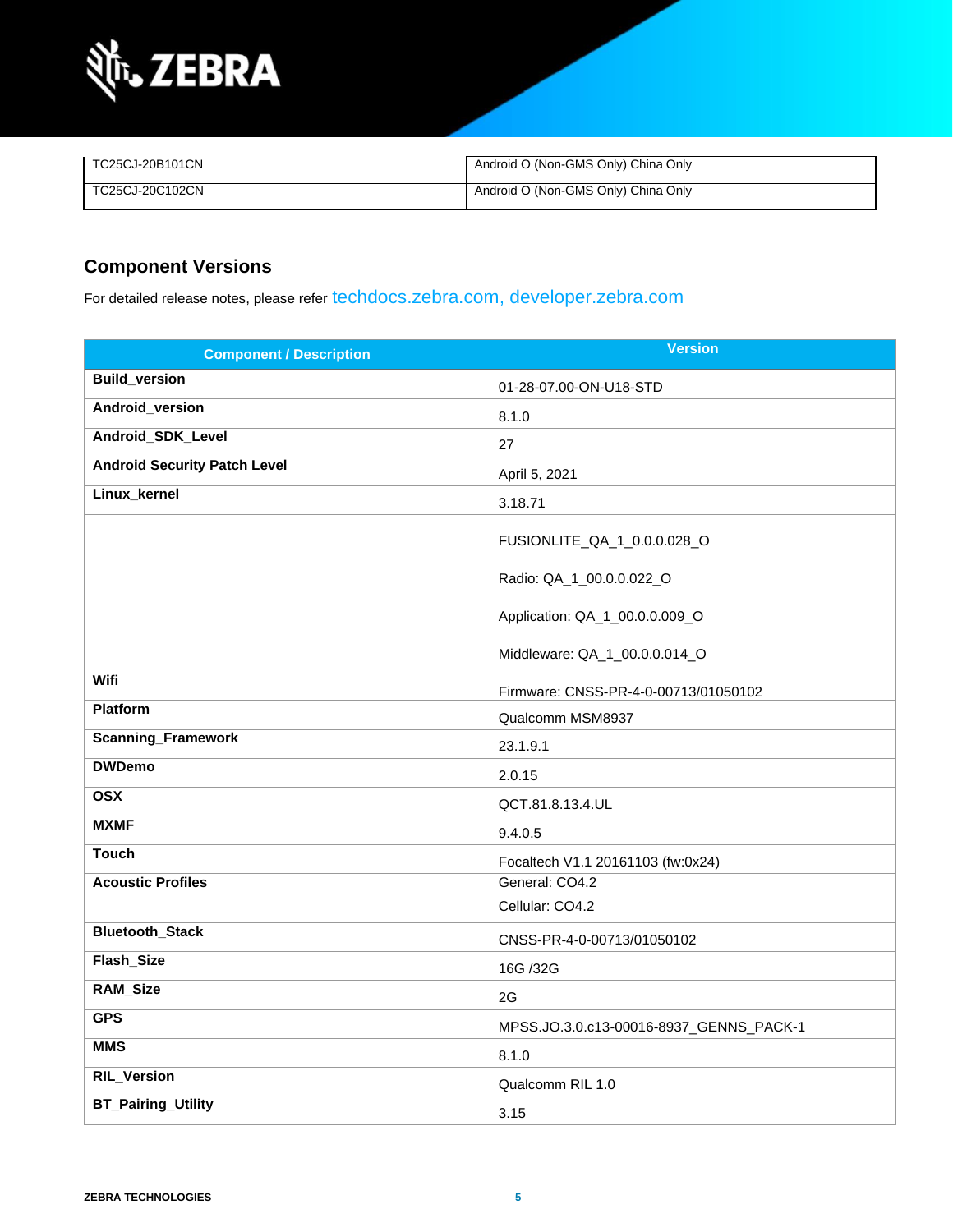

| <b>Datawedge</b>               | 7.3.34                                      |
|--------------------------------|---------------------------------------------|
| Camera                         |                                             |
|                                | 2.0.002                                     |
| <b>PTT</b>                     | 3.1.39                                      |
| <b>RxLogger</b>                | 5.4.12.0                                    |
| <b>StageNow</b>                | 3.4.1.5                                     |
| <b>Zebra Data Service</b>      | 7.0.2.1047                                  |
| Zebra Software License Manager | 3.2.0                                       |
| <b>EMDK</b>                    | 7.3.23.2323                                 |
| <b>IMEI SV Number</b>          | 11                                          |
| <b>OEM Config</b>              | 9.0.0.331                                   |
| <b>DDT</b>                     | V1.17.0.9                                   |
| WebView                        | 89.0.4389.90                                |
| <b>Fingerprint</b>             | Zebra/TC25/TC25FM:8.1.0/01-28-07.00-ON-U18- |
|                                | STD/210331:user/release-keys,               |
|                                | Zebra/TC20/TC20RT:8.1.0/01-28-07.00-ON-U18- |
|                                | STD/210331:user/release-keys,               |
|                                | ZebraTC20/TC20RD:8.1.0/01-28-07.00-ON-U18-  |
|                                | STD/210331:user/release-keys,               |
|                                | Zebra/TC20/TC20KB:8.1.0/01-28-07.00-ON-U18- |
|                                | STD/210331:user/release-keys,               |
|                                |                                             |

## **Important Links**

- <https://techdocs.zebra.com/datawedge/7-3/guide/about/>
- <https://techdocs.zebra.com/emdk-for-android/7-3/guide/about/>
- <https://techdocs.zebra.com/stagenow/3-4/about/>
- <https://techdocs.zebra.com/mx/>
- <https://techdocs.zebra.com/ddt/1-1/guide/about/>
- <https://techdocs.zebra.com/rxlogger/5-4/guide/about/>

## **Known Issues and Workarounds**

- OS downgrade behavior has changed in Oreo. Automatic enterprise data reset is performed when the system detects OS downgrade operation. Following are the examples of OS downgrade operations:
	- o Oreo (NGMS) to Nougat (NGMS)
	- o Downgrading to lower patch version within Oreo.
- To avoid text cropping in some applications, accessibility options can be used to change the display size to small.
- An issue wherein period key was not working on Remote connections (RDP / Horizon / Citrix ) **User needs to push an empty file namely SPR36457.txt and copy it into /enterprise/usr/persist/ and reboot the device for this functionality to get enabled.**